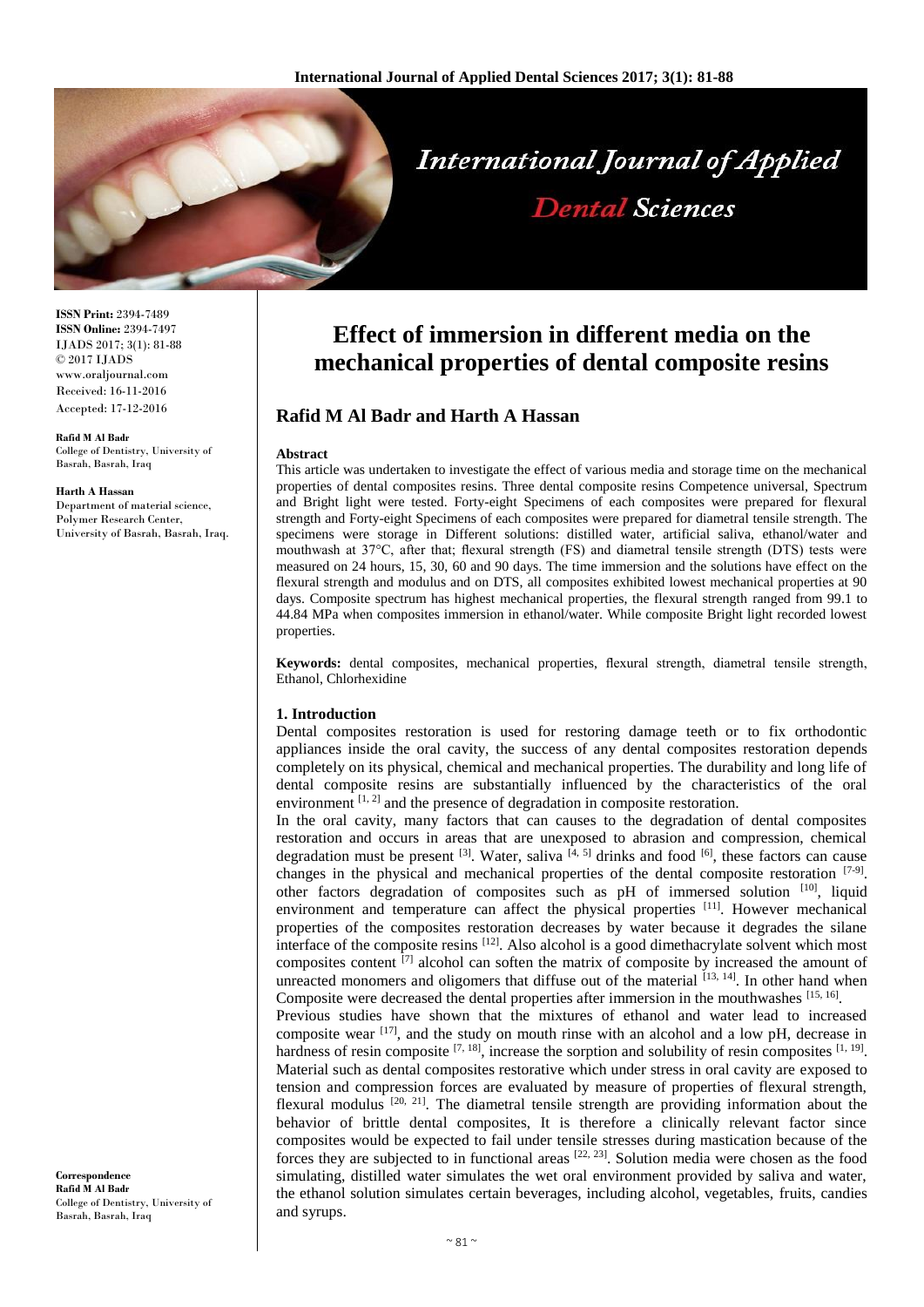The purpose of this article to evaluate the effect of solution media (pH 4.0 – 7.4) storage times on the mechanical properties of different dental composite.

#### **2. Materials and Methods**

## **2.1. Dental composites and Immersion media**

To conduct this article, three different dental composites was used which described in Table\_1. All The materials were base Bis\_GMA matrix composition and different filler type.

Four different solution were used in the study: 1. Distill water (DW), 2. Artificial saliva (AS) had an electrolyte composition similar to that human saliva. It was composed of (carboxymethyl cellulose, Sodium chloride NaCl 125.64, Potassium chloride KCl 963.9, Potassium thiocyanate KSCN 189.2, Potassium Dihydrogen orthophosphate  $KH_2PO_4$  654.5, Urea  $CO(NH_2)_2$  200, Calcium chloride dehydrate CaCl<sub>2</sub>. 2H<sub>2</sub>O 227.8, Sodium sulphate Na2SO4.10H2O 763.2, Sodium Hydrogen Carbonate  $NaHCO<sub>3</sub>$  630.8 and Ammonium chloride NH<sub>4</sub>Cl 178 mg/L)<sup>[24]</sup>. 3. Ethanol/Water (EW) Solution 40% ethanol, and 4 mouth wishes (MW) Chlorhexidine 0.2% Phliadephia Pharmaceuticals / Jordon. Distill water was used as the control. The PH measured with a PH meater (TRANS

BP 3001) the PH value of each solution is show in Table 2.

#### **2.2 Preparation of Specimens**

48 specimens were fabricated for each type of composites in a stainless steel mold for each test (FS, DTS), Flexural strength test specimens (25 mm  $\times$  2 mm  $\times$  2 mm) were fabricated according ISO 4049, and cylindrical specimens 2.5mm in diameter and 6mm in height were prepared to DTS test, both held between two glass slabs, all specimens were polymerized by curing light unit with a light emitting diode LED source (Woodpecker china) using an irradiance of intensity was 600 W/cm<sup>2</sup> with time 40 seconds of exposure to top and the distance between curing light and specimen 1 mm, after polymerization was completed the specimens were extracted from the molds and ground wet with silicon carbide paper 1200-grit. Specimen's dimensions were measured with a digital caliper (INSIZE China) of 0.001 sensitivity. The specimens were randomly divided into four test groups.

All the specimens were stored in distilled water at  $37 \pm 1$ °C for 24 hours before test. Then, the specimens were immersed in 250 ml of each four solutions. The different storage times (1, 30, 60 and 90 days) remained under constant tempter at 37°C.

**Table 1:** Main composition of composite resin tested in this study.

| Composite               | Code      | Composition                                                                         | <b>Filler content</b><br>Weight% (Vol $\%$ ) | <b>Manufacturer</b>                      |
|-------------------------|-----------|-------------------------------------------------------------------------------------|----------------------------------------------|------------------------------------------|
| Competence<br>universal | CU        | Bis_GMA*, TEGDMA**, inorganic filler<br>parties of $(0.02-1.5 \text{ }\mu\text{m})$ | 76% (57%)                                    | Willmann & Pein GmbH Hamburg,<br>Germany |
| Bright light            | <b>BL</b> | Bis_GMA, TEGDMA, inorganic filler parties<br>of $(0.05-1.5 \text{ µm})$             | 80% (65%)                                    | DMF LTD, E. U.                           |
| Spectrum                | <b>SP</b> | Bis GMA.<br>Bis EMA*** TEGDMA, Ba-Al-borosilicate<br>glass/colloidal silica         | 76% (57%)                                    | DENSPLY, Konstanz, Germany               |

\*Bis\_GMA: Bisphenol A Diglycidyl Methacrylate, \*\*TEGDMA: TriethyleneGlycol Dimethacrylate, \*\*\*Bis\_EMA: Ethoxylated Bisphenol A Glycol Dimethacrylate.

**Table 2:** immersion media used in the study.

| <b>Immersion media</b> |      |
|------------------------|------|
| Distilled water (DW)   |      |
| Artificial Saliva (AS) | 6.92 |
| Ethanol/water (EW)     | 799  |
| Chlorhexidine (MW)     | 5 25 |

#### **2.3 Flexural strength testing and flexural modulus**

Flexural strength and flexural modulus were measured according to 2049:2008. The flexural strength testing and flexural modulus were measured by using a 3-point bending testing device in universal testing machine (Zwick/roell BT1- FR2.5TN Germany) at a cross-head speed of 1 mm/min. Specimens were loaded until fracture occurred. The flexural strength was calculated as [25]

$$
Fs = \frac{3PL}{2bd^2}
$$

where FS flexural strength (MPa), *P* load at fracture (N), *L* distance between the supporting wedges (mm), *b* width of the specimen (mm), and *d* thickness of the specimen (mm). Flexural modulus E (MPa) was calculated using the following formula:

$$
E=\frac{3PL^3}{4bd^3D}
$$

*P* load at fracture (N), *L* distance between the supporting

wedges (mm), *b* width of the specimen (mm), *d* thickness of the specimen (mm) and *D* the deformation of the specimen at P, also flexural modulus was determined from the slope of initial part of stress-strain carve.

### **2.4 Diametral tensile strength test (DTS)**

Diametral tensile strength were performed using a universal testing machine (Zwick/roell BT1-FR2.5TN Germany). The disk specimens were loaded until fracture at a crosshead speed of 1mm/min. It was being compressed between the two supporting plates of the machine. The formula used to diametral tensile strength was:

$$
DTS = \frac{2P}{\pi DT}
$$

Where *P* load at fracture (N), *D* diameter (mm) and *T* thickness (mm) of specimens.

### **3. Result**

The results of flexural strength testing (FS) are summarized in Table 3 and Figure 1-A, B, and C, flexural modulus Table 4 and Diametral tensile strength test (DTS) Table 5. There is a slight decrease in flexural strength test of composites when immersed in distill water, a major decrease founded in composites test when immersed in ethanol/water, Its ranged from 91.51±3.05 to 33.55±2.8, 72.561±4.26 to 28.2±5.9 and 68.74 to 99.106±2.83 to 44.84±5.01 MPa at one day to 90days for CU, BL and SP respectively. Artificial saliva and moth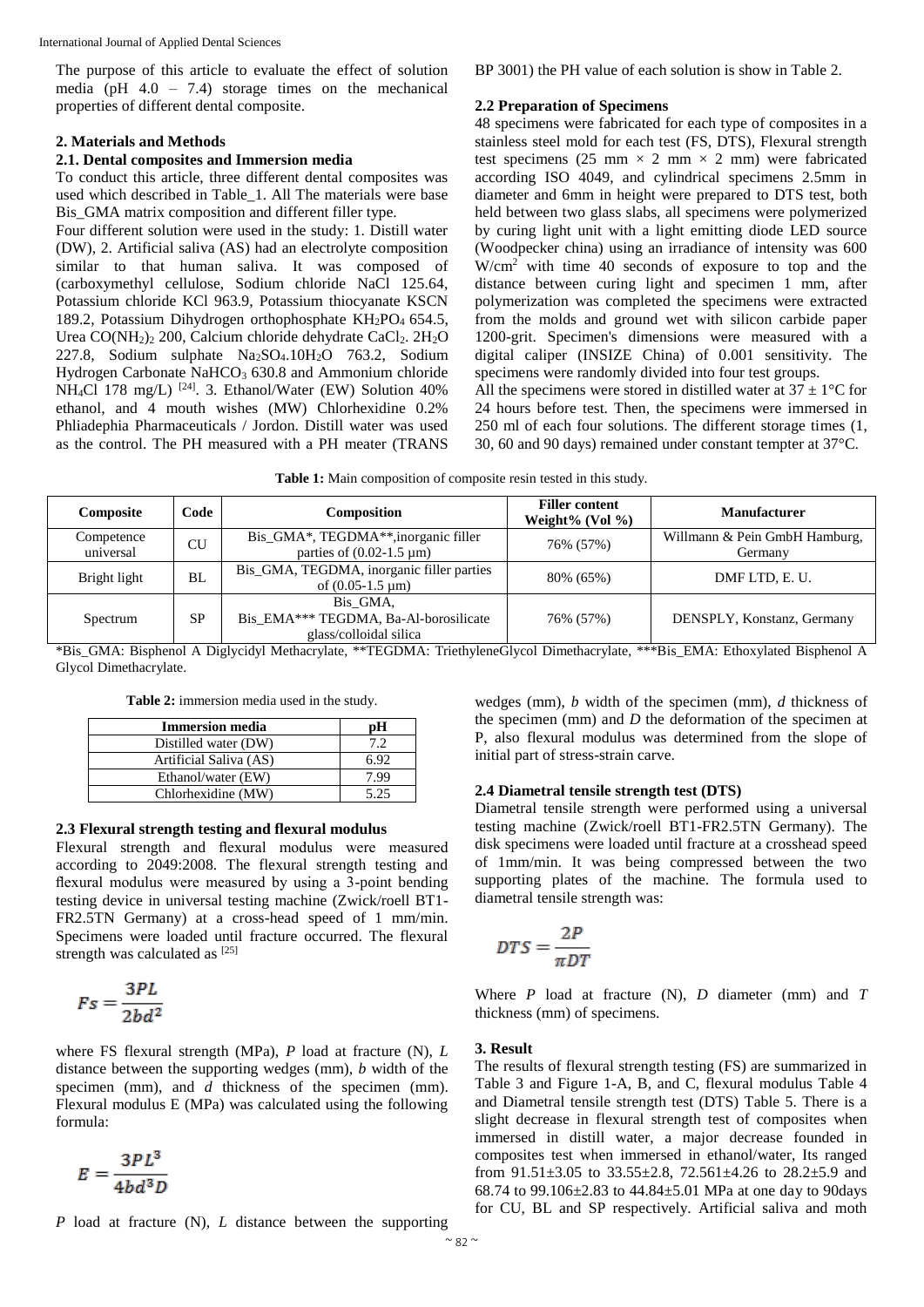wishes (Chlorhexidine) media presented same range of flexural strength, ranking from lowest to highest was as follows BL<CU<SP for 90days. Figure 2-A, B, and C show flexural modulus proportional with time and breakdown the composites when immersion in ethanol/water media, for BL composites decreases from 13.509±1.24 to 2.9±1.18GPa.

There is slight decrease on composites when immersed in distill water, artificial saliva and moth wishes (Chlorhexidine) media presented same value at 90days for Diametral tensile strength test (DTS) Figure 3\_A, B and C, ranking from lowest to highest value DW<MW<AS media. There is downfall in the DTS of composites when immersed in ethanol/water, Its decreased 40.92±2.33 to 18.46±4.57, 38.25±1.43 to16.92±5.36 and 43.815±3.07 to 26.28±2.9 MPa at 90 days for CU, BL and SP composites respectively.

**Table 3:** Mean (standard deviation) of flexural strength tested (MPa) of dental composites testing after immersion in different media.

| Immersion media        | Time  | Dental composites test $(n=3)$ |               |               |
|------------------------|-------|--------------------------------|---------------|---------------|
|                        | (Day) | Competence universal           | Bright Light  | Spectrum      |
|                        | 1     | 91.513 (3.05)                  | 72.561 (4.26) | 99.106 (2.83) |
|                        | 15    | 90.921 (0.9)                   | 70.012 (2.23) | 94.823 (3.21) |
| Distill water (DW)     | 30    | 90.770 (1.72)                  | 63.223 (4.97) | 93.264 (3.22) |
|                        | 60    | 88.385 (1.58)                  | 56.39 (1.32)  | 88.385 (1.58) |
|                        | 90    | 85.95 (2.4)                    | 52.019 (3.51) | 85.956 (2.4)  |
|                        | 1     | 91.513 (3.05)                  | 72.561 (4.26) | 99.106 (2.83) |
|                        | 15    | 88.602 (1.2)                   | 64.201 (1.91) | 94.401 (2.6)  |
| Artificial Saliva (AS) | 30    | 86.824 (6.67)                  | 59.96 (3.44)  | 87.187 (2.97) |
|                        | 60    | 66.14(3.03)                    | 50.003(1.6)   | 82.187 (2.4)  |
|                        | 90    | 59.362 (4.39)                  | 45.301 (2.47) | 74.072 (4.2)  |
|                        | 1     | 91.513 (3.05)                  | 72.561 (4.26) | 99.106 (2.83) |
|                        | 15    | 82.335 (1.203)                 | 60.368(2.33)  | 89.523 (1.72) |
| Ethanol/water (EW)     | 30    | 53.008 (3.54)                  | 40.591 (3.12) | 63.331(2.6)   |
|                        | 60    | 36.112 (2.19)                  | 33.15 (3.71)  | 50.914 (2.16) |
|                        | 90    | 33.554(2.8)                    | 28.277 (5.9)  | 44.845 (5.01) |
|                        | 1     | 91.513 (3.05)                  | 72.561 (4.26) | 99.106 (2.83) |
|                        | 15    | 88.251 (1.66)                  | 64.09 (4.82)  | 93.771 (4.82) |
| Chlorhexidine (MW)     | 30    | 63.701 (2.23)                  | 59.663 (3.56) | 90.22(1.76)   |
|                        | 60    | 52.497 (12.7)                  | 53.872 (4.72) | 83.977 (3.92) |
|                        | 90    | 55.857 (6.65)                  | 47.022 (5.68) | 71.636 (4.38) |



**Fig 1A:** Mean flexural strength of the Competence universal composites.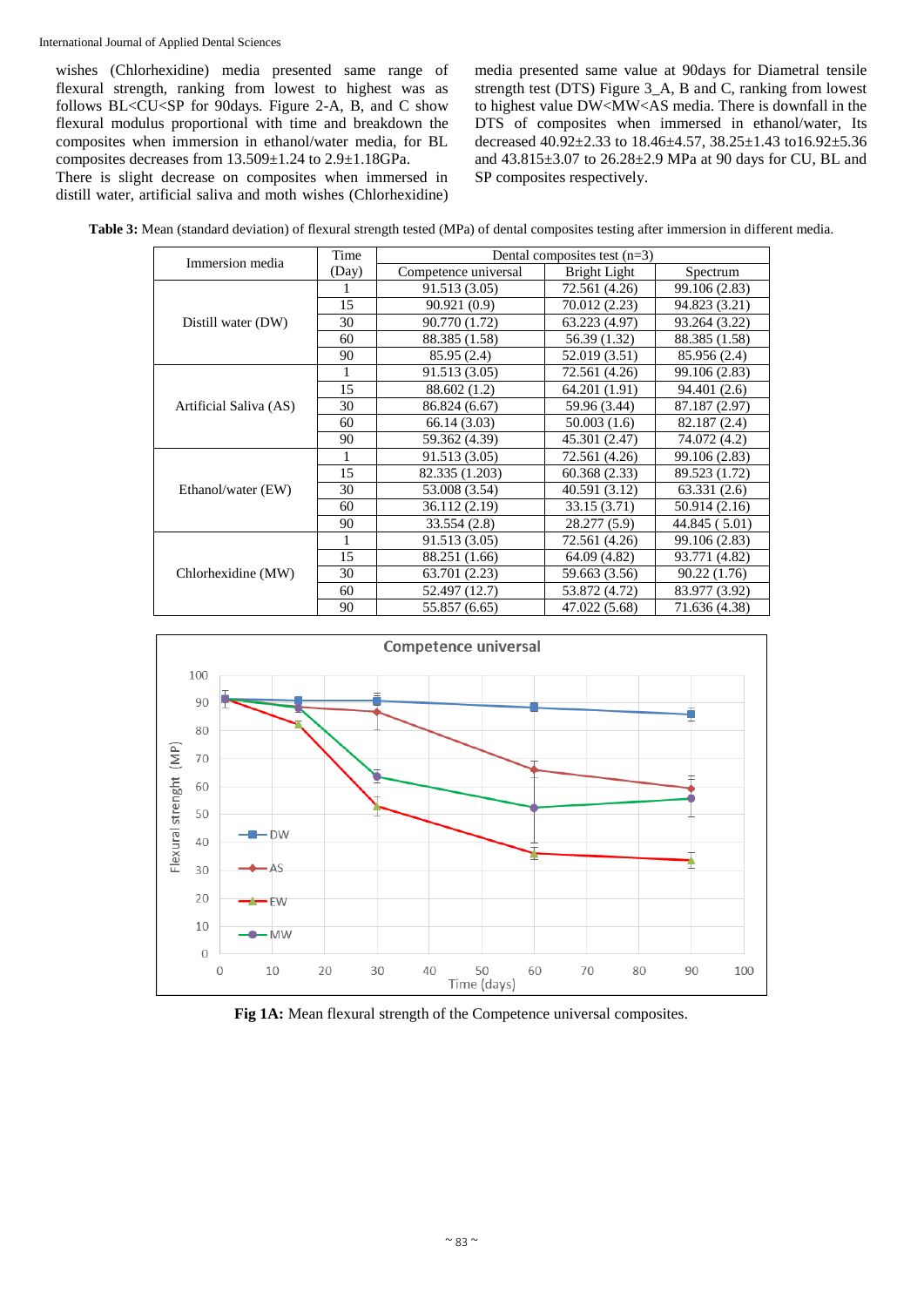

**Fig 1B:** Mean flexural strength of the Bright Light composites.



**Fig 1C:** Mean flexural strength of the Spectrum composites.

**Table 4:** Mean (standard deviation) of flexural modulus (GPa) of dental composites testing after immersion in different media.

|                        | <b>Time</b> | Dental composites test $(n=3)$ |                     |                 |
|------------------------|-------------|--------------------------------|---------------------|-----------------|
| <b>Immersion</b> media | (Day)       | <b>Competence universal</b>    | <b>Bright Light</b> | <b>Spectrum</b> |
|                        |             | 16.872                         | 13.509              | 18.634          |
|                        | 15          | 15.665                         | 12.465              | 17.076          |
| Distill water (DW)     | 30          | 14.305                         | 10.562              | 16.755          |
|                        | 60          | 13.238                         | 9.856               | 15.905          |
|                        | 90          | 12.922                         | 8.308               | 14.153          |
|                        |             | 16.872                         | 13.509              | 18.634          |
|                        | 15          | 15.721                         | 11.536              | 16.937          |
| Artificial Saliva (AS) | 30          | 14.653                         | 10.838              | 15.496          |
|                        | 60          | 12.016                         | 8.308               | 14.465          |
|                        | 90          | 11.789                         | 7.434               | 13.237          |
|                        |             | 16.872                         | 13.509              | 18.634          |
|                        | 15          | 13.837                         | 8.621               | 15.721          |
| Ethanol/water (EW)     | 30          | 10.793                         | 5.836               | 10.426          |
|                        | 60          | 7.741                          | 3.156               | 8.73            |
|                        | 90          | 4.029                          | 2.901               | 5.092           |
|                        |             | 16.872                         | 13.509              | 18.634          |
|                        | 15          | 15.668                         | 11.634              | 16.924          |
| Chlorhexidine (MW)     | 30          | 13.837                         | 10.119              | 15.721          |
|                        | 60          | 11.939                         | 10.093              | 13.509          |
|                        | 90          | 10.793                         | 9.858               | 12.167          |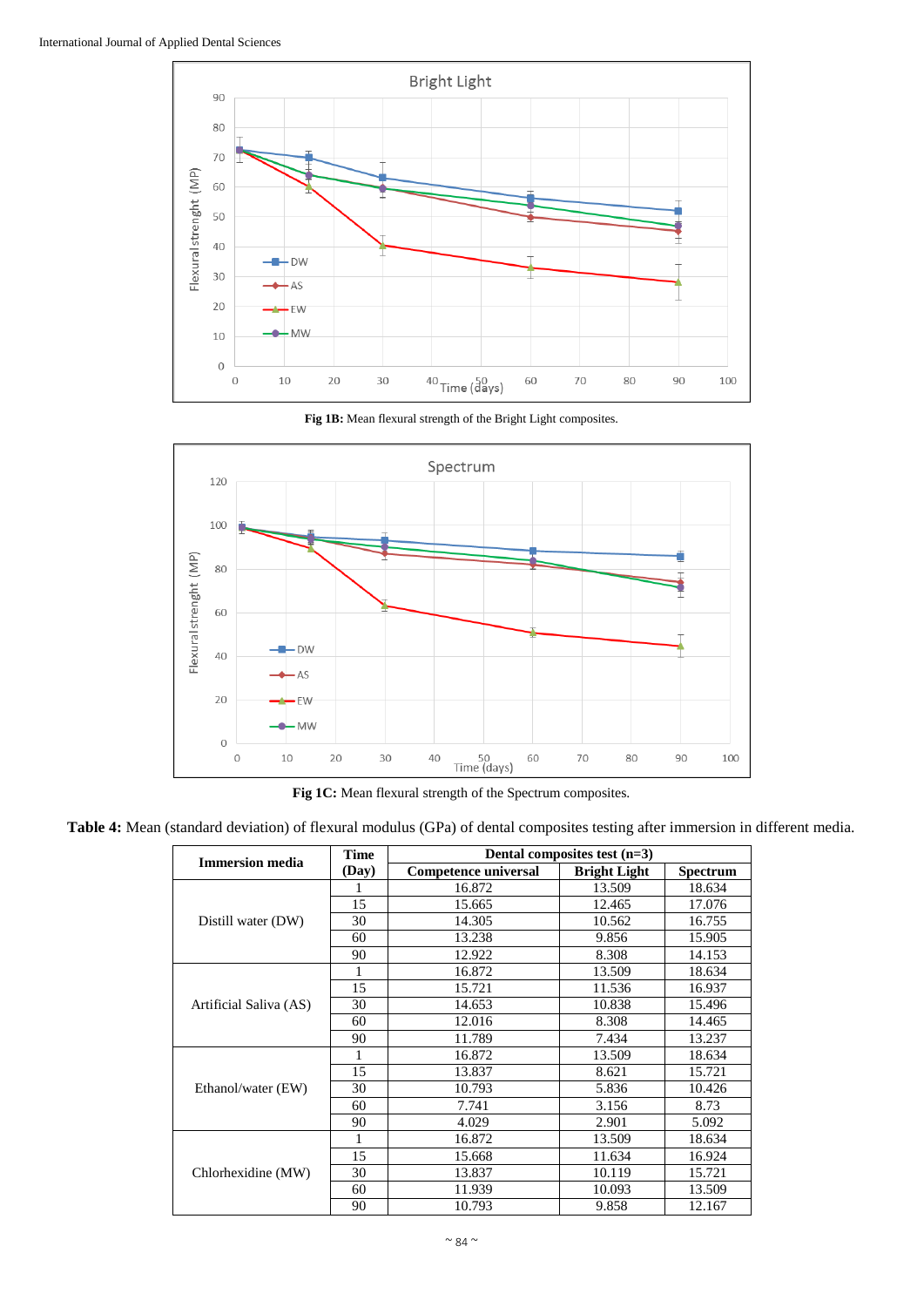

**Fig 2A:** Mean flexural modulus of the Competence universal composites.



**Fig 2B:** Mean flexural modulus of the Bright Light composites.



**Fig 2C:** Mean flexural modulus of the Spectrum composites.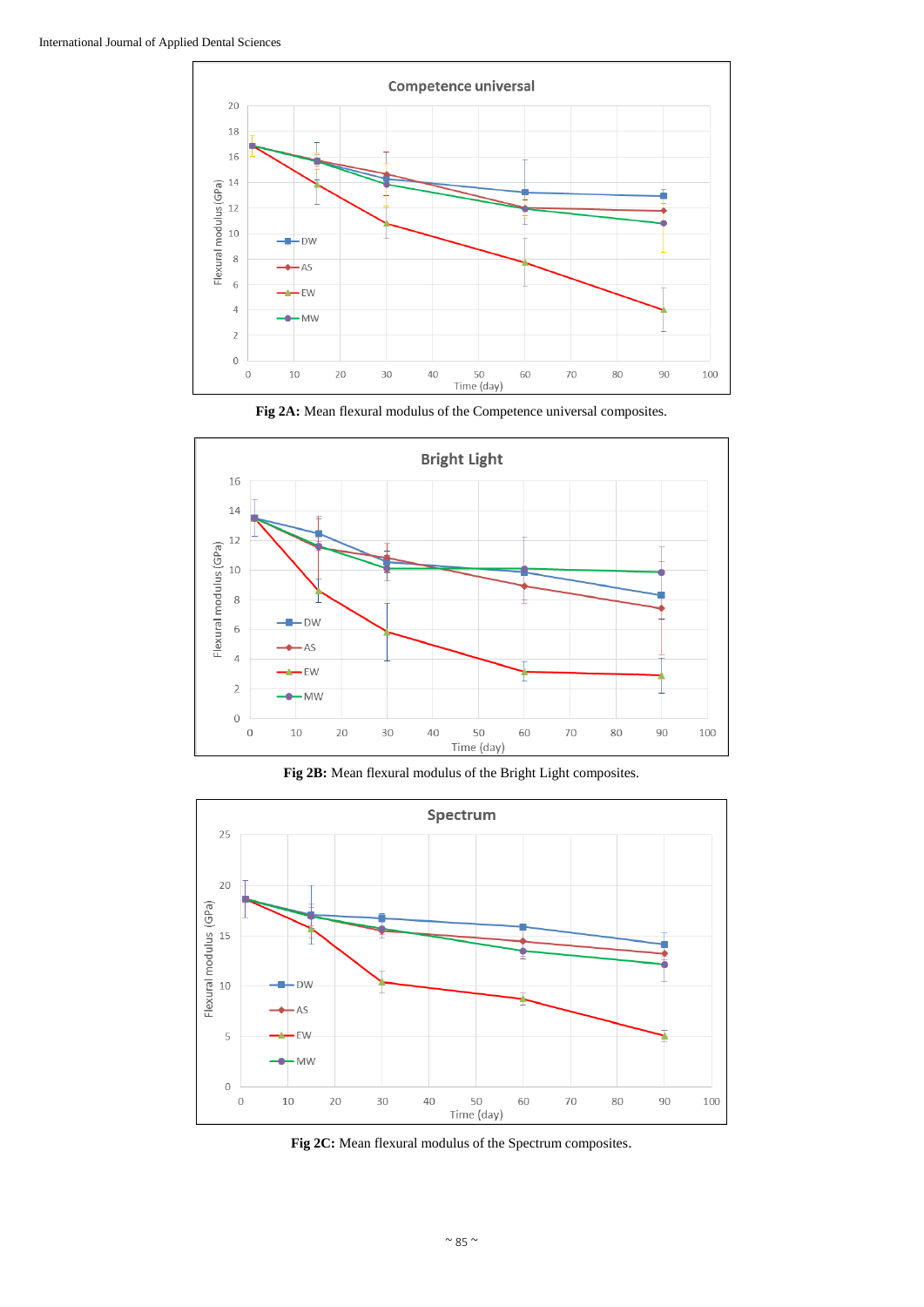**Table 5:** Mean (standard deviation) of diametral tensile strength (MPa) of dental composites testing after immersion in different media.

| <b>Immersion media</b> | <b>Time</b> | Dental composites test $(n=3)$ |                     |                 |
|------------------------|-------------|--------------------------------|---------------------|-----------------|
|                        | (Day)       | <b>Competence universal</b>    | <b>Bright Light</b> | <b>Spectrum</b> |
|                        |             | 40.924 (2.33)                  | 38.25 (1.43)        | 43.815 (3.07)   |
|                        | 15          | 38.362 (1.22)                  | 35.061 (4.02)       | 41.64 (2.41)    |
| Distill water (DW)     | 30          | 32.243 (2.67)                  | 29.963 (2.67)       | 36.152 (3.99)   |
|                        | 60          | 25.971 (6.4)                   | 24.726 (4.54)       | 35.091 (4.33)   |
|                        | 90          | 24.2617 (9.0)                  | 22.983 (5.96)       | 34.300 (2.99)   |
|                        | 1           | 40.924 (2.33)                  | 38.25 (1.43)        | 43.8152 (3.07)  |
|                        | 15          | 38.631 (3.81)                  | 34.336 (2.66)       | 40.73 (1.95)    |
| Artificial Saliva (AS) | 30          | 34.462 (1.97)                  | 29.62 (4.18)        | 38.973 (1.41)   |
|                        | 60          | 32.07(1.2)                     | 27.667 (3.74)       | 37.084 (2.79)   |
|                        | 90          | 25.004 (3.00)                  | 23.522 (3.28)       | 35.673(4.4)     |
|                        |             | 40.924 (2.33)                  | 38.25 (1.43)        | 43.815 (3.07)   |
|                        | 15          | 36.014 (4.21)                  | 33.116 (3.97)       | 39.011 (3.15)   |
| Ethanol/water (EW)     | 30          | 33.417 (3.71)                  | 28.689 (4.57)       | 35.331 (8.3)    |
|                        | 60          | 20.421 (3.67)                  | 19.926 (3.78)       | 28.117 (2.25)   |
|                        | 90          | 18.461 (4.57)                  | 19.922 (5.36)       | 26.2847 (2.9)   |
|                        |             | 40.924 (2.33)                  | 38.25 (1.43)        | 43.815 (3.07)   |
|                        | 15          | 37.941 (1.7)                   | 34.012 (2.21)       | 41.351 (2.44)   |
| Chlorhexidine (MW)     | 30          | 33.290 (2.75)                  | 30.633 (4.62)       | 40.591 (5.43)   |
|                        | 60          | 28.614(3.3)                    | 26.793 (1.51)       | 38.554 (1.91)   |
|                        | 90          | 24.622 (2.03)                  | 24.632 (2.82)       | 33.3185 (5.16)  |







**Fig 3B:** Mean DTS of the Bright Light composites.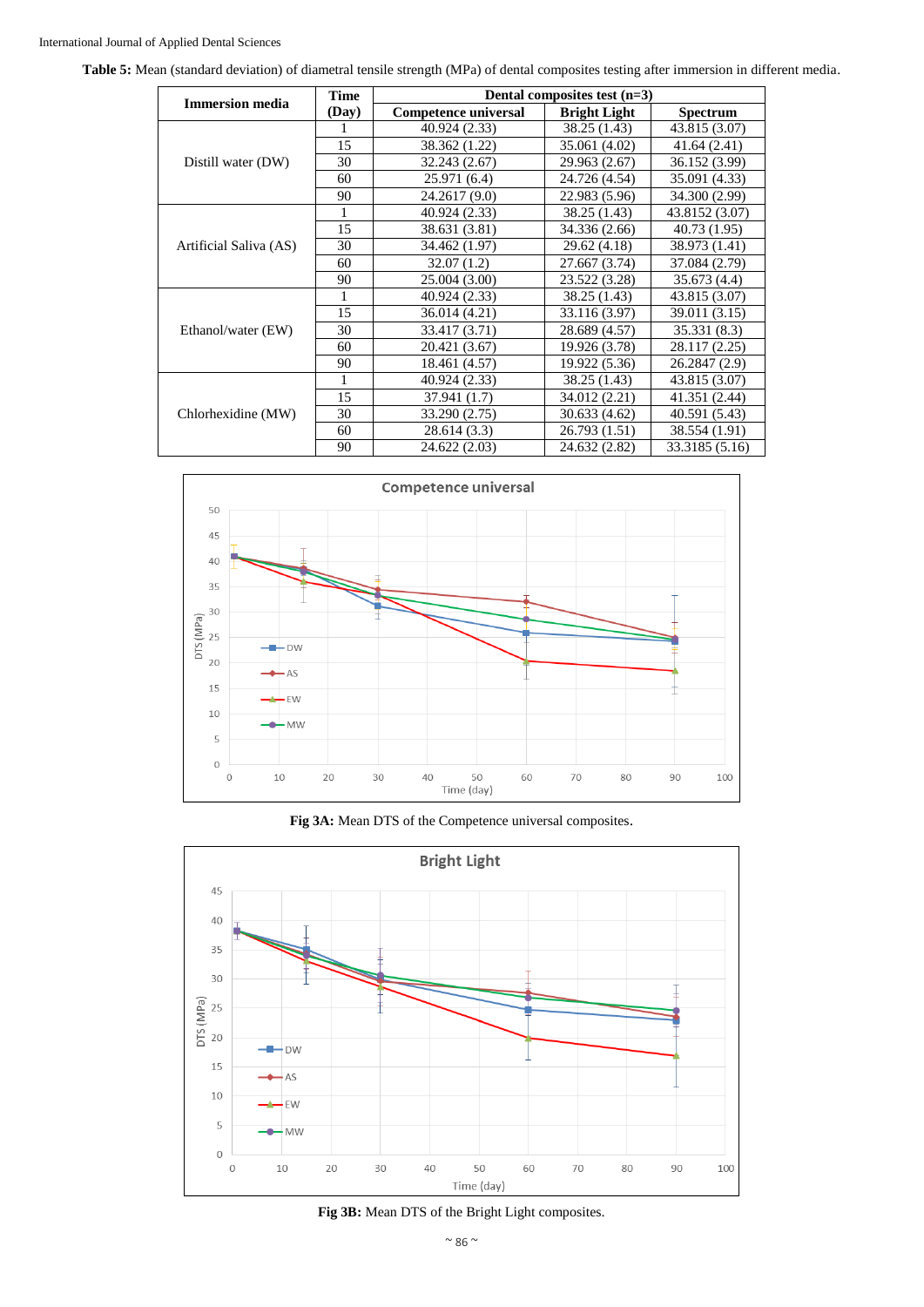

**Fig 3C:** Mean DTS of the Spectrum composites.

## **4. Discussion**

A good restorative material should satisfy demand for products with good mechanical properties to replace natural tooth tissue. In oral environment, dental composites are exposed in interrupted form or continuously to chemical agents found in saliva, food and drinks may be cause to the chemical degradation and loss many of dental properties. The degradation resistance of dental composites in the oral environment plays an important role in long life of composites. In current study specifically evaluated the effect of media oral cavity on the FS and DTS of three composites with those of a hybrid composite and a microfill composite and compared between this composites, results were listed to a 90-day period. Three dental composite restorative were selected for this study, all test composites were kept in different solution for 90 days, the CU composites stay constant (small change) in flexural strength while it's decreased of other composite test, and SP had highest flexural strength while BR had the lowest flexural strength. Also for flexural modulus BR recorded lower value for all time, while SP presented highest modulus. The slight decreases in flexural strength and diametral tensile strength of composites after immersion in water can be explained by respect of the filler-matrix interaction, because water destroys some of the filler-matrix bonds.

The result shows the intensive effect of Ethanol/water 40% on the mechanical properties of composites comparing to distill water, artificial saliva, and mothwishes (Chlorhexidine), this came from organophilic nature, which may produce probable degradation of matrix and disintegration of the bond between the filler and the silane seems to occur after 30days storage, which was continued up to 90 days.

The flexural strength measured in this study were within the values reported in previous studies, Rodrigues el al. <sup>[26]</sup> study flexural strength of two composite resins and one compomer for 30 days, Nuran *et al.* <sup>[21]</sup> and Balkenhol *et al.* <sup>[27]</sup>. The diametral tensile strength DTS are used to understand the behavior of brittle materials, DTS (MPa) measured in this study are similar to previous studies recorded as Rehman *et al.* <sup>[23]</sup>, Aguiar *et al.* <sup>[28]</sup> and Christine Schmidt & Nicoleta Ilie<sup>[29]</sup>. Study at least confirms the water, artificial saliva and mouthwishes (Chlorhexidine) had the same effect on mechanical properties after 90days storage, also the possible damage by ethanol, a possibly damaging factor of which the public should be aware.

## **5. Conclusions**

Under the conditions of this study the following conclusions were drawn:

- 1. The effect of immersion media on flexural strength, modulus and Diametral tensile strength of dental composites were dependent.
- 2. A marked reduction in the Flexural strength and modulus of the composites has been showed when its immersed in ethanol/water media. Also he results showed a small decrease in the mechanical properties when the composites are immersed in artificial saliva and chlorhexidine comparing to distilled water.
- 3. Continuity and the clinical durableness of dental composites may be compromised due to changes in mechanical properties with immersion media.

## **6. References**

- 1. Almeida G. The effect of mouthrinses on salivary sorption, solubility and surface degradation of a nanofilled and a hybrid resin composite*.* Operative dentistry, 2010; 35(1):105-111.
- 2. Yap A. Influence of curing lights and modes on cross-link density of dental composites*.* Operative Dentistry-University of Washington-. 2004; 29(4):410-415.
- 3. Borges MA. Degradation of polymeric restorative materials subjected to a high caries challenge*.* Dental Materials. 2011; 27(3):244-252.
- 4. Söderholm KJM, Yang MC, Garcea I. Filler particle leachability of experimental dental composites*.* European journal of oral sciences. 2000; 108(6):555-560.
- 5. Musanje L, Darvell B. Aspects of water sorption from the air, water and artificial saliva in resin composite restorative materials*.* Dental Materials, 2003; 19(5):414- 422.
- 6. Correr GM. *In vitro* long-term degradation of aesthetic restorative materials in food-simulating media*.* Acta Odontologica Scandinavica, 2012; 70(2):101-108.
- 7. Miranda DdA. Effects of mouthwashes on Knoop hardness and surface roughness of dental composites after different immersion times*.* Brazilian oral research, 2011; 25(2):168-173.
- Fujii K. Effect of ethanol on the hardness and relaxation modulus of experimental photo‐activated soft lining materials stored in aqueous solutions*.* Journal of oral